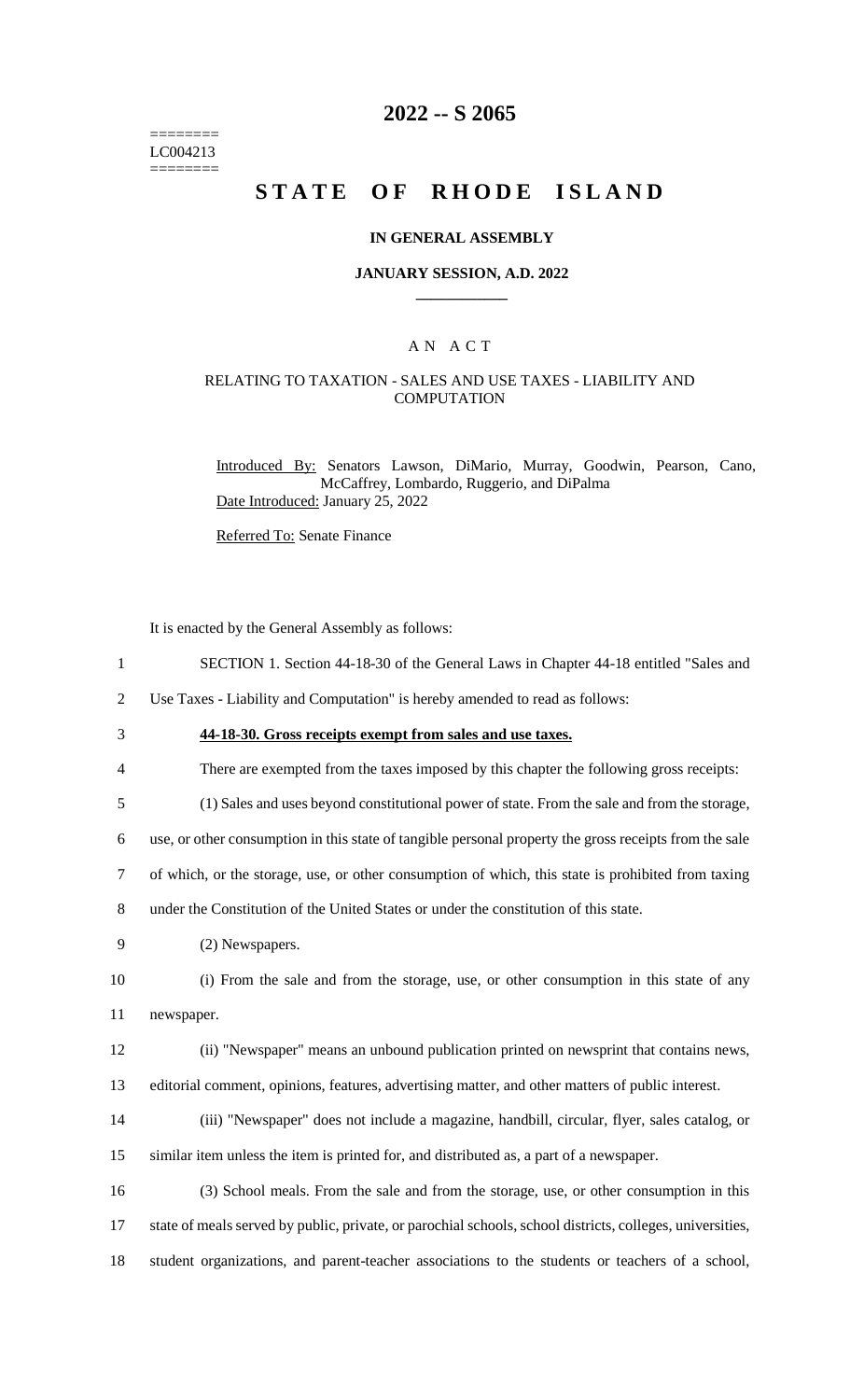college, or university whether the meals are served by the educational institutions or by a food service or management entity under contract to the educational institutions.

(4) Containers.

(i) From the sale and from the storage, use, or other consumption in this state of:

 (A) Non-returnable containers, including boxes, paper bags, and wrapping materials that are biodegradable and all bags and wrapping materials utilized in the medical and healing arts, when sold without the contents to persons who place the contents in the container and sell the contents with the container.

 (B) Containers when sold with the contents if the sale price of the contents is not required to be included in the measure of the taxes imposed by this chapter.

 (C) Returnable containers when sold with the contents in connection with a retail sale of the contents or when resold for refilling.

 (D) Keg and barrel containers, whether returnable or not, when sold to alcoholic beverage producers who place the alcoholic beverages in the containers.

 (ii) As used in this subdivision, the term "returnable containers" means containers of a kind customarily returned by the buyer of the contents for reuse. All other containers are "non-returnable containers."

 (5)(i) Charitable, educational, and religious organizations. From the sale to, as in defined in this section, and from the storage, use, and other consumption in this state, or any other state of the United States of America, of tangible personal property by hospitals not operated for a profit; "educational institutions" as defined in subdivision (18) not operated for a profit; churches, orphanages, and other institutions or organizations operated exclusively for religious or charitable purposes; interest-free loan associations not operated for profit; nonprofit, organized sporting leagues and associations and bands for boys and girls under the age of nineteen (19) years; the following vocational student organizations that are state chapters of national vocational student organizations: Distributive Education Clubs of America (DECA); Future Business Leaders of America, Phi Beta Lambda (FBLA/PBL); Future Farmers of America (FFA); Future Homemakers of America/Home Economics Related Occupations (FHA/HERD); Vocational Industrial Clubs of America (VICA); organized nonprofit golden age and senior citizens clubs for men and women; and parent-teacher associations; and from the sale, storage, use, and other consumption in this state, of and by the Industrial Foundation of Burrillville, a Rhode Island domestic nonprofit corporation. (ii) In the case of contracts entered into with the federal government, its agencies, or instrumentalities, this state, or any other state of the United States of America, its agencies, any city, town, district, or other political subdivision of the states; hospitals not operated for profit;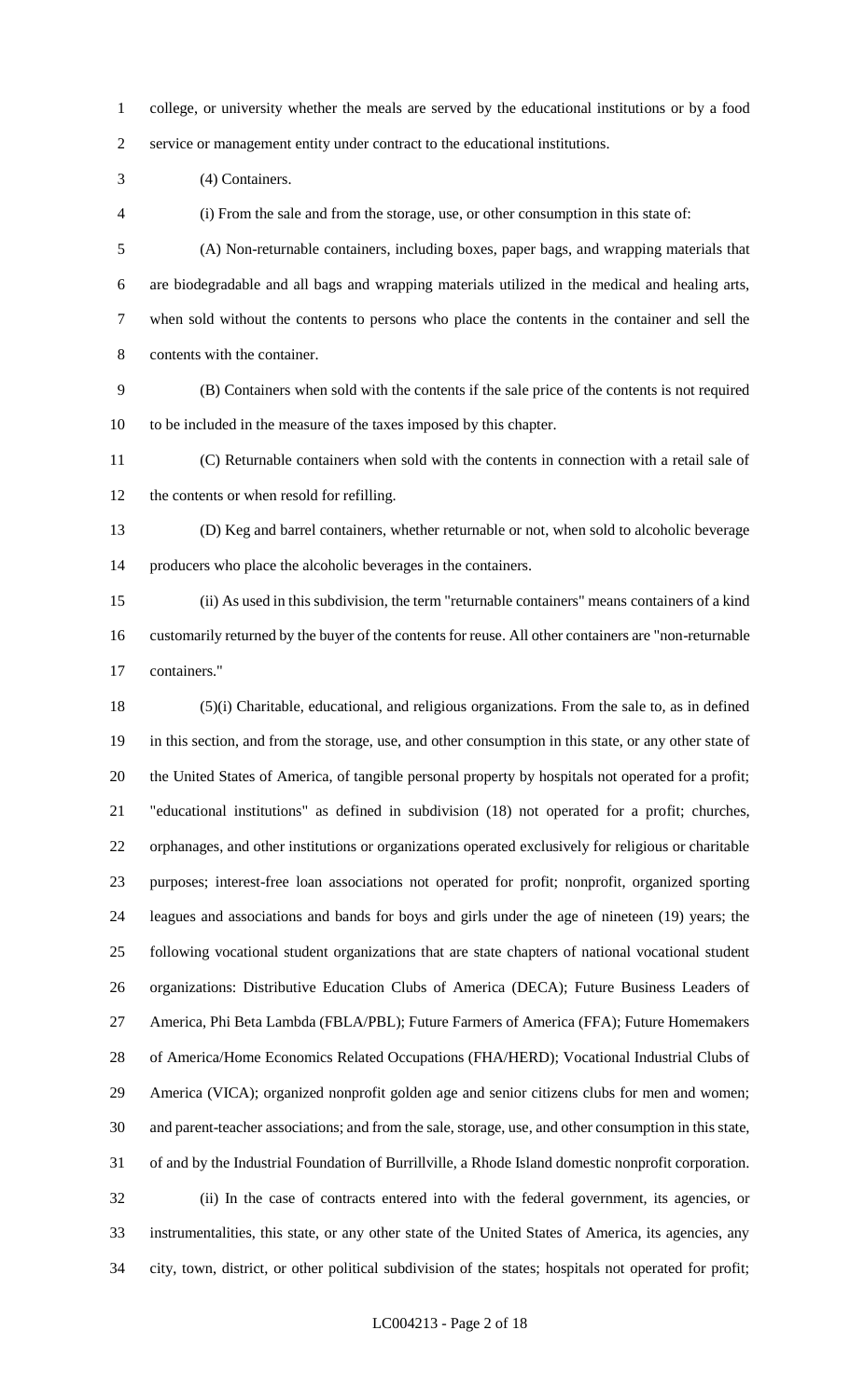educational institutions not operated for profit; churches, orphanages, and other institutions or organizations operated exclusively for religious or charitable purposes, the contractor may purchase such materials and supplies (materials and/or supplies are defined as those that are essential to the project) that are to be utilized in the construction of the projects being performed under the contracts without payment of the tax.

 (iii) The contractor shall not charge any sales or use tax to any exempt agency, institution, or organization but shall in that instance provide his or her suppliers with certificates in the form as determined by the division of taxation showing the reason for exemption and the contractor's records must substantiate the claim for exemption by showing the disposition of all property so purchased. If any property is then used for a nonexempt purpose, the contractor must pay the tax on the property used.

 (6) Gasoline. From the sale and from the storage, use, or other consumption in this state of: (i) Gasoline and other products taxed under chapter 36 of title 31 and (ii) Fuels used for the propulsion of airplanes.

(7) Purchase for manufacturing purposes.

 (i) From the sale and from the storage, use, or other consumption in this state of computer software, tangible personal property, electricity, natural gas, artificial gas, steam, refrigeration, and water, when the property or service is purchased for the purpose of being manufactured into a finished product for resale and becomes an ingredient, component, or integral part of the manufactured, compounded, processed, assembled, or prepared product, or if the property or service is consumed in the process of manufacturing for resale computer software, tangible personal property, electricity, natural gas, artificial gas, steam, refrigeration, or water.

 (ii) "Consumed" means destroyed, used up, or worn out to the degree or extent that the property cannot be repaired, reconditioned, or rendered fit for further manufacturing use.

(iii) "Consumed" includes mere obsolescence.

 (iv) "Manufacturing" means and includes: manufacturing, compounding, processing, assembling, preparing, or producing.

 (v) "Process of manufacturing" means and includes all production operations performed in the producing or processing room, shop, or plant, insofar as the operations are a part of and connected with the manufacturing for resale of tangible personal property, electricity, natural gas, artificial gas, steam, refrigeration, or water and all production operations performed insofar as the operations are a part of and connected with the manufacturing for resale of computer software.

 (vi) "Process of manufacturing" does not mean or include administration operations such as general office operations, accounting, collection, or sales promotion, nor does it mean or include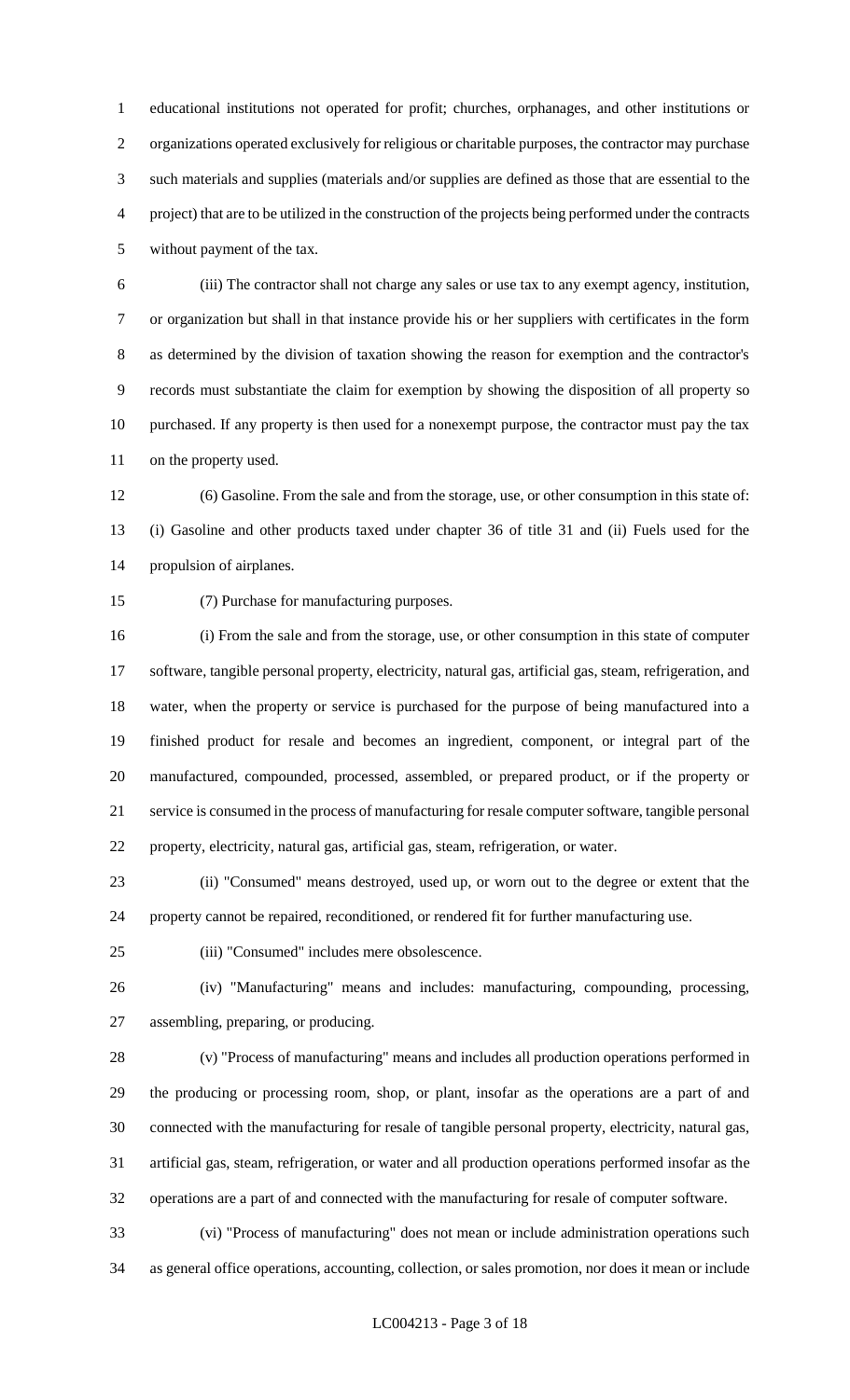distribution operations that occur subsequent to production operations, such as handling, storing, selling, and transporting the manufactured products, even though the administration and distribution operations are performed by, or in connection with, a manufacturing business.

 (8) State and political subdivisions. From the sale to, and from the storage, use, or other consumption by, this state, any city, town, district, or other political subdivision of this state. Every redevelopment agency created pursuant to chapter 31 of title 45 is deemed to be a subdivision of the municipality where it is located.

 (9) Food and food ingredients. From the sale and storage, use, or other consumption in this state of food and food ingredients as defined in § 44-18-7.1(l).

 For the purposes of this exemption "food and food ingredients" shall not include candy, soft drinks, dietary supplements, alcoholic beverages, tobacco, food sold through vending machines, or prepared food, as those terms are defined in § 44-18-7.1, unless the prepared food is: (i) Sold by a seller whose primary NAICS classification is manufacturing in sector 311,

except sub-sector 3118 (bakeries);

(ii) Sold in an unheated state by weight or volume as a single item;

 (iii) Bakery items, including: bread, rolls, buns, biscuits, bagels, croissants, pastries, donuts, danish, cakes, tortes, pies, tarts, muffins, bars, cookies, tortillas; and

 is not sold with utensils provided by the seller, including: plates, knives, forks, spoons, glasses, cups, napkins, or straws.

 (10) Medicines, drugs, and durable medical equipment. From the sale and from the storage, use, or other consumption in this state, of:

 (i) "Drugs" as defined in § 44-18-7.1(h)(i), sold on prescriptions, medical oxygen, and insulin whether or not sold on prescription. For purposes of this exemption drugs shall not include over-the-counter drugs and grooming and hygiene products as defined in § 44-18-7.1(h)(iii).

25 (ii) Durable medical equipment as defined in  $\S$  44-18-7.1(k) for home use only, including, but not limited to: syringe infusers, ambulatory drug delivery pumps, hospital beds, convalescent chairs, and chair lifts. Supplies used in connection with syringe infusers and ambulatory drug delivery pumps that are sold on prescription to individuals to be used by them to dispense or administer prescription drugs, and related ancillary dressings and supplies used to dispense or administer prescription drugs, shall also be exempt from tax.

 (11) Prosthetic devices and mobility enhancing equipment. From the sale and from the storage, use, or other consumption in this state, of prosthetic devices as defined in § 44-18-7.1(t), sold on prescription, including, but not limited to: artificial limbs, dentures, spectacles, eyeglasses, and artificial eyes; artificial hearing devices and hearing aids, whether or not sold on prescription;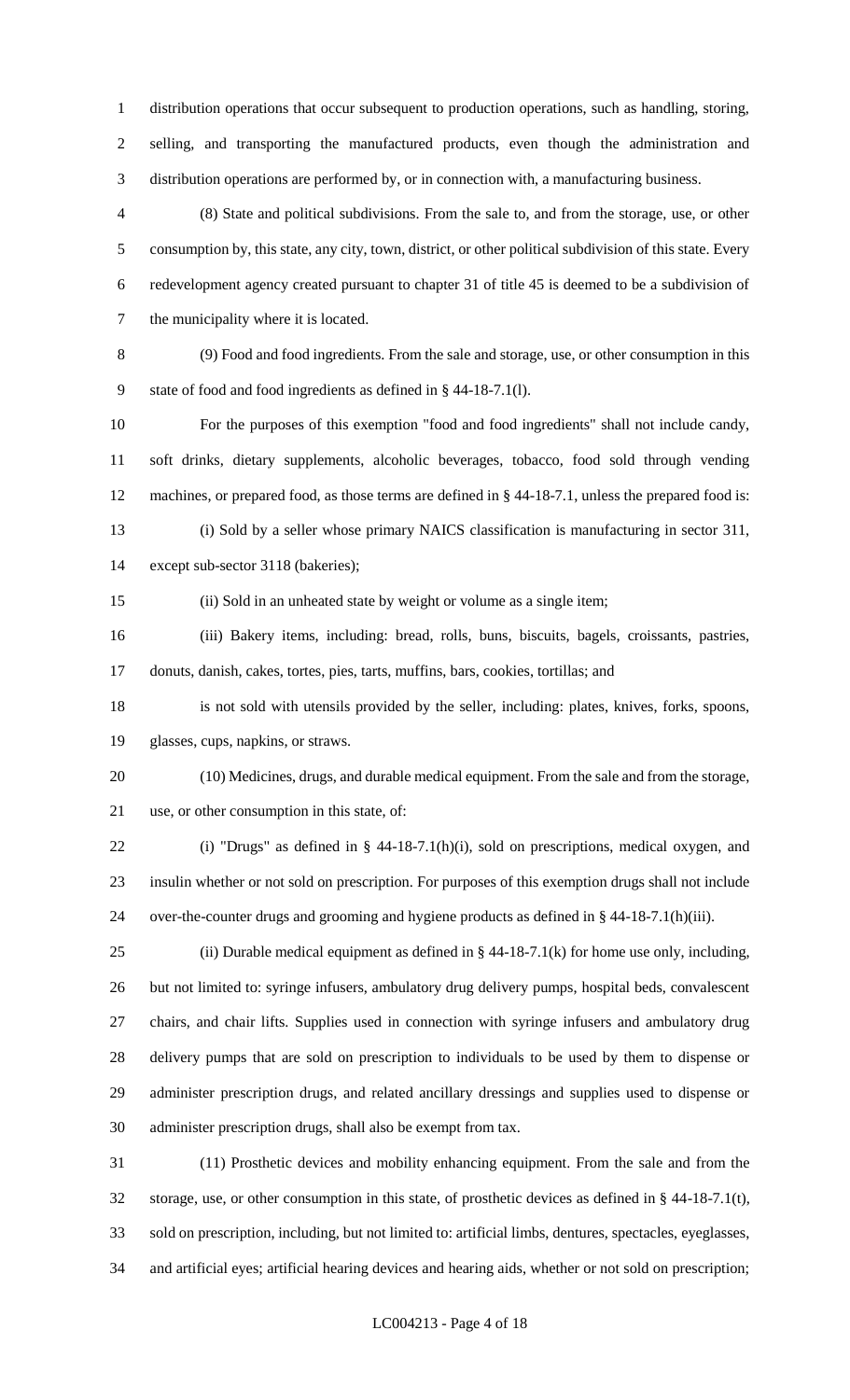and mobility enhancing equipment as defined in § 44-18-7.1(p), including wheelchairs, crutches,

and canes.

 (12) Coffins, caskets, urns, shrouds and burial garments. From the sale and from the storage, use, or other consumption in this state of coffins, caskets, urns, shrouds, and other burial garments that are ordinarily sold by a funeral director as part of the business of funeral directing.

(13) Motor vehicles sold to nonresidents.

 (i) From the sale, subsequent to June 30, 1958, of a motor vehicle to a bona fide nonresident of this state who does not register the motor vehicle in this state, whether the sale or delivery of the motor vehicle is made in this state or at the place of residence of the nonresident. A motor vehicle sold to a bona fide nonresident whose state of residence does not allow a like exemption to its nonresidents is not exempt from the tax imposed under § 44-18-20. In that event, the bona fide nonresident pays a tax to Rhode Island on the sale at a rate equal to the rate that would be imposed in his or her state of residence not to exceed the rate that would have been imposed under § 44-18- 20. Notwithstanding any other provisions of law, a licensed motor vehicle dealer shall add and collect the tax required under this subdivision and remit the tax to the tax administrator under the provisions of chapters 18 and 19 of this title. When a Rhode Island licensed, motor vehicle dealer is required to add and collect the sales and use tax on the sale of a motor vehicle to a bona fide nonresident as provided in this section, the dealer in computing the tax takes into consideration the law of the state of the nonresident as it relates to the trade-in of motor vehicles.

20 (ii) The tax administrator, in addition to the provisions of §§ 44-19-27 and 44-19-28, may require any licensed motor vehicle dealer to keep records of sales to bona fide nonresidents as the tax administrator deems reasonably necessary to substantiate the exemption provided in this subdivision, including the affidavit of a licensed motor vehicle dealer that the purchaser of the motor vehicle was the holder of, and had in his or her possession a valid out-of-state motor vehicle registration or a valid out-of-state driver's license.

 (iii) Any nonresident who registers a motor vehicle in this state within ninety (90) days of the date of its sale to him or her is deemed to have purchased the motor vehicle for use, storage, or other consumption in this state, and is subject to, and liable for, the use tax imposed under the provisions of § 44-18-20.

 (14) Sales in public buildings by blind people. From the sale and from the storage, use, or other consumption in all public buildings in this state of all products or wares by any person licensed under § 40-9-11.1.

 (15) Air and water pollution control facilities. From the sale, storage, use, or other consumption in this state of tangible personal property or supplies acquired for incorporation into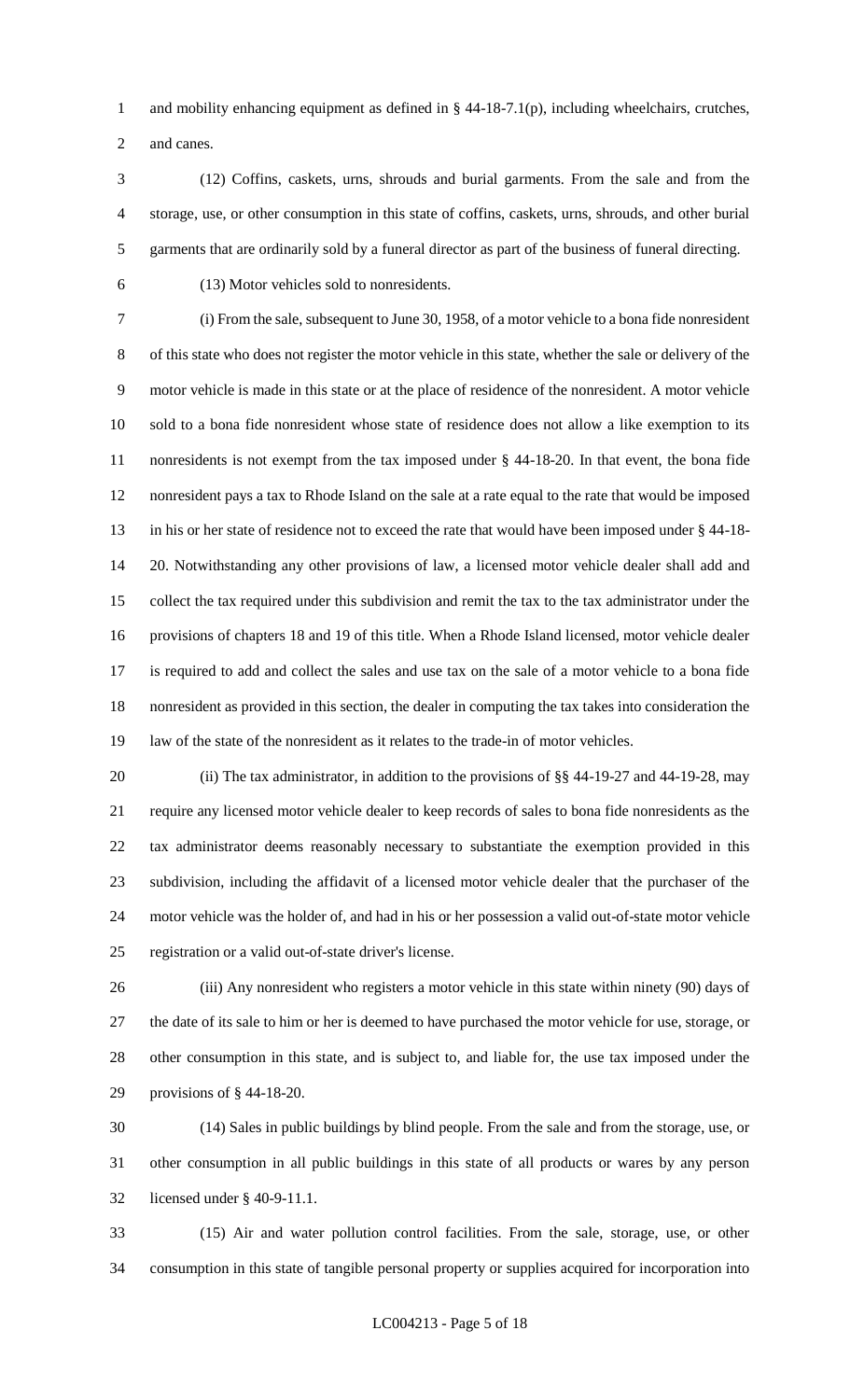or used and consumed in the operation of a facility, the primary purpose of which is to aid in the control of the pollution or contamination of the waters or air of the state, as defined in chapter 12 of title 46 and chapter 23 of title 23, respectively, and that has been certified as approved for that purpose by the director of environmental management. The director of environmental management may certify to a portion of the tangible personal property or supplies acquired for incorporation into those facilities or used and consumed in the operation of those facilities to the extent that that portion has as its primary purpose the control of the pollution or contamination of the waters or air of this state. As used in this subdivision, "facility" means any land, facility, device, building, machinery, or equipment.

 (16) Camps. From the rental charged for living quarters, or sleeping, or housekeeping accommodations at camps or retreat houses operated by religious, charitable, educational, or other organizations and associations mentioned in subsection (5), or by privately owned and operated summer camps for children.

 (17) Certain institutions. From the rental charged for living or sleeping quarters in an institution licensed by the state for the hospitalization, custodial, or nursing care of human beings. (18) Educational institutions. From the rental charged by any educational institution for living quarters, or sleeping, or housekeeping accommodations or other rooms or accommodations to any student or teacher necessitated by attendance at an educational institution. "Educational institution" as used in this section means an institution of learning not operated for profit that is empowered to confer diplomas, educational, literary, or academic degrees; that has a regular faculty, curriculum, and organized body of pupils or students in attendance throughout the usual school year; that keeps and furnishes to students and others records required and accepted for entrance to schools of secondary, collegiate, or graduate rank; and no part of the net earnings of which inures to the benefit of any individual.

(19) Motor vehicle and adaptive equipment for persons with disabilities.

 (i) From the sale of: (A) Special adaptations; (B) The component parts of the special 27 adaptations; or (C) A specially adapted motor vehicle; provided that the owner furnishes to the tax administrator an affidavit of a licensed physician to the effect that the specially adapted motor vehicle is necessary to transport a family member with a disability or where the vehicle has been specially adapted to meet the specific needs of the person with a disability. This exemption applies to not more than one motor vehicle owned and registered for personal, noncommercial use.

 (ii) For the purpose of this subsection the term "special adaptations" includes, but is not limited to: wheelchair lifts, wheelchair carriers, wheelchair ramps, wheelchair securements, hand controls, steering devices, extensions, relocations, and crossovers of operator controls, power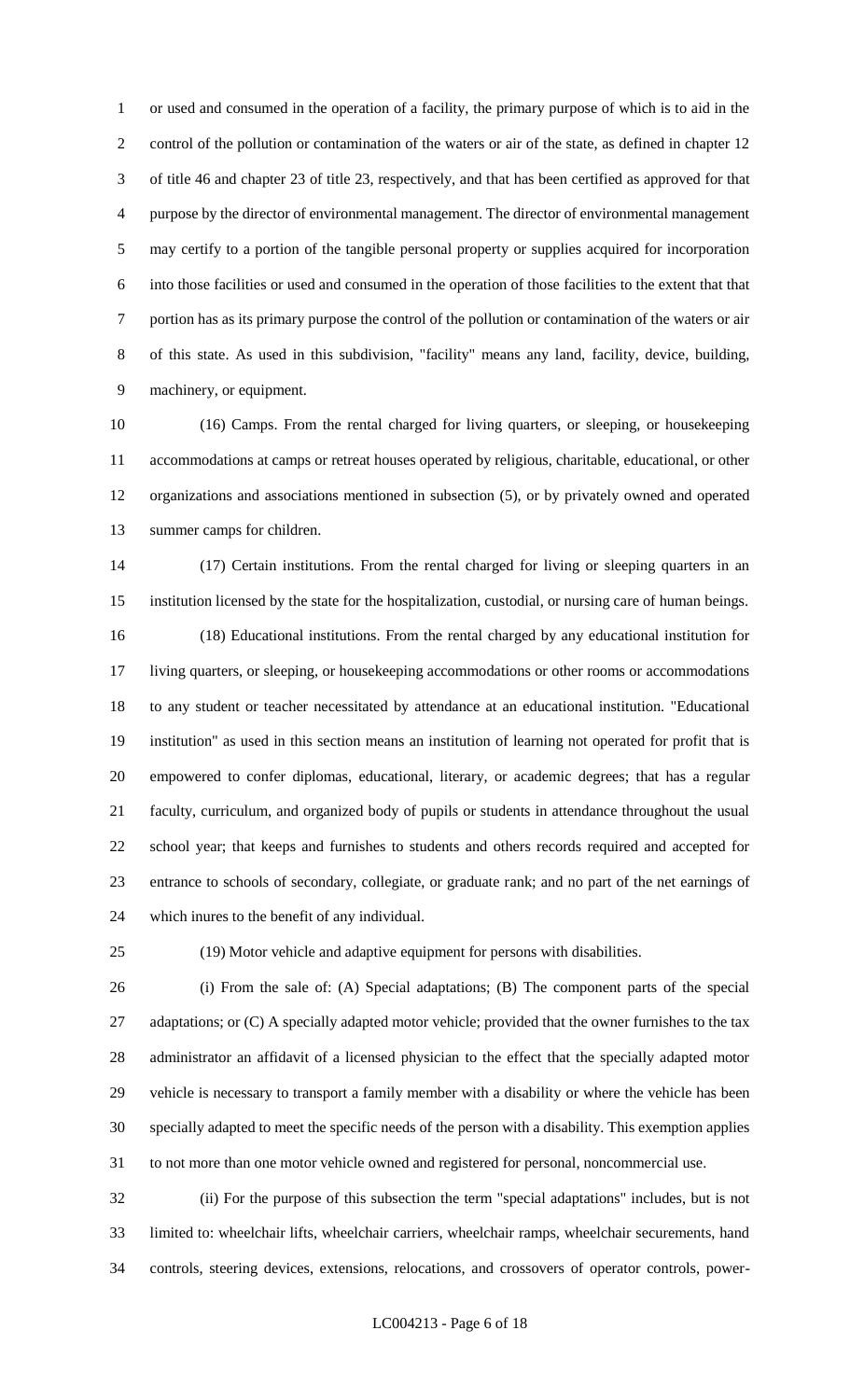assisted controls, raised tops or dropped floors, raised entry doors, or alternative signaling devices

to auditory signals.

 (iii) From the sale of: (a) Special adaptations, (b) The component parts of the special adaptations, for a "wheelchair accessible taxicab" as defined in § 39-14-1, and/or a "wheelchair accessible public motor vehicle" as defined in § 39-14.1-1.

 (iv) For the purpose of this subdivision the exemption for a "specially adapted motor vehicle" means a use tax credit not to exceed the amount of use tax that would otherwise be due on the motor vehicle, exclusive of any adaptations. The use tax credit is equal to the cost of the special adaptations, including installation.

 (20) Heating fuels. From the sale and from the storage, use, or other consumption in this state of every type of heating fuel.

 (21) Electricity and gas. From the sale and from the storage, use, or other consumption in 13 this state of electricity and gas.

(22) Manufacturing machinery and equipment.

 (i) From the sale and from the storage, use, or other consumption in this state of tools, dies, molds, machinery, equipment (including replacement parts), and related items to the extent used in an industrial plant in connection with the actual manufacture, conversion, or processing of tangible personal property, or to the extent used in connection with the actual manufacture, conversion, or processing of computer software as that term is utilized in industry numbers 7371, 7372, and 7373 in the standard industrial classification manual prepared by the Technical Committee on Industrial Classification, Office of Statistical Standards, Executive Office of the President, United States Bureau of the Budget, as revised from time to time, to be sold, or that machinery and equipment used in the furnishing of power to an industrial manufacturing plant. For the purposes of this subdivision, "industrial plant" means a factory at a fixed location primarily engaged in the manufacture, conversion, or processing of tangible personal property to be sold in the regular course of business;

 (ii) Machinery and equipment and related items are not deemed to be used in connection with the actual manufacture, conversion, or processing of tangible personal property, or in connection with the actual manufacture, conversion, or processing of computer software as that term is utilized in industry numbers 7371, 7372, and 7373 in the standard industrial classification manual prepared by the Technical Committee on Industrial Classification, Office of Statistical Standards, Executive Office of the President, United States Bureau of the Budget, as revised from time to time, to be sold to the extent the property is used in administration or distribution operations; (iii) Machinery and equipment and related items used in connection with the actual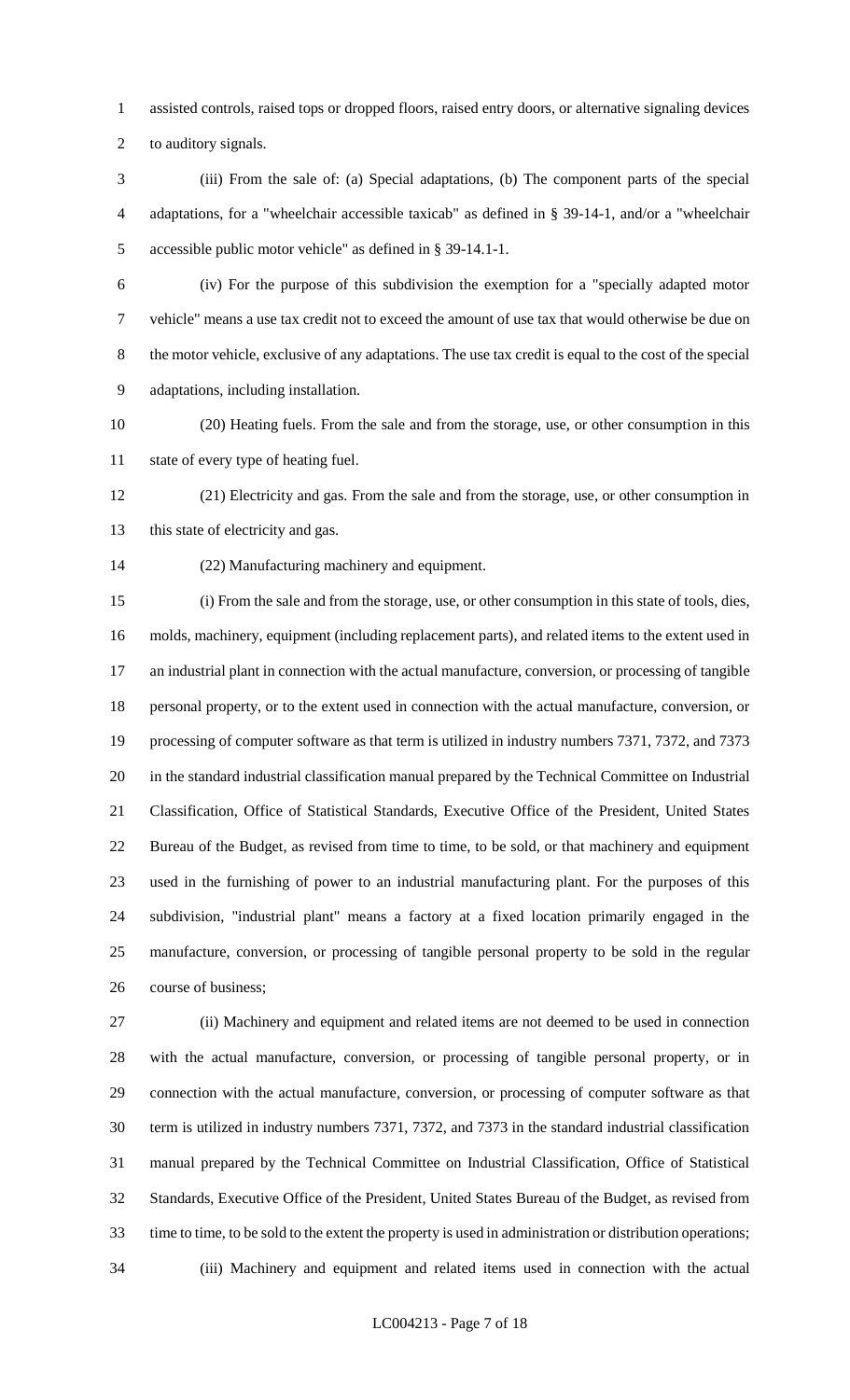manufacture, conversion, or processing of any computer software or any tangible personal property 2 that is not to be sold and that would be exempt under subdivision (7) or this subdivision if purchased from a vendor or machinery and equipment and related items used during any manufacturing, converting, or processing function is exempt under this subdivision even if that operation, function, or purpose is not an integral or essential part of a continuous production flow or manufacturing process;

 (iv) Where a portion of a group of portable or mobile machinery is used in connection with the actual manufacture, conversion, or processing of computer software or tangible personal property to be sold, as previously defined, that portion, if otherwise qualifying, is exempt under this subdivision even though the machinery in that group is used interchangeably and not otherwise identifiable as to use.

 (23) Trade-in value of motor vehicles. From the sale and from the storage, use, or other consumption in this state of so much of the purchase price paid for a new or used automobile as is allocated for a trade-in allowance on the automobile of the buyer given in trade to the seller, or of the proceeds applicable only to the automobile as are received from the manufacturer of automobiles for the repurchase of the automobile whether the repurchase was voluntary or not towards the purchase of a new or used automobile by the buyer. For the purpose of this subdivision, the word "automobile" means a private passenger automobile not used for hire and does not refer to any other type of motor vehicle.

(24) Precious metal bullion.

 (i) From the sale and from the storage, use, or other consumption in this state of precious metal bullion, substantially equivalent to a transaction in securities or commodities.

 (ii) For purposes of this subdivision, "precious metal bullion" means any elementary precious metal that has been put through a process of smelting or refining, including, but not limited to: gold, silver, platinum, rhodium, and chromium, and that is in a state or condition that its value depends upon its content and not upon its form.

 (iii) The term does not include fabricated precious metal that has been processed or manufactured for some one or more specific and customary industrial, professional, or artistic uses. (25) Commercial vessels. From sales made to a commercial ship, barge, or other vessel of

 fifty (50) tons burden or over, primarily engaged in interstate or foreign commerce, and from the repair, alteration, or conversion of the vessels, and from the sale of property purchased for the use of the vessels including provisions, supplies, and material for the maintenance and/or repair of the vessels.

(26) Commercial fishing vessels. From the sale and from the storage, use, or other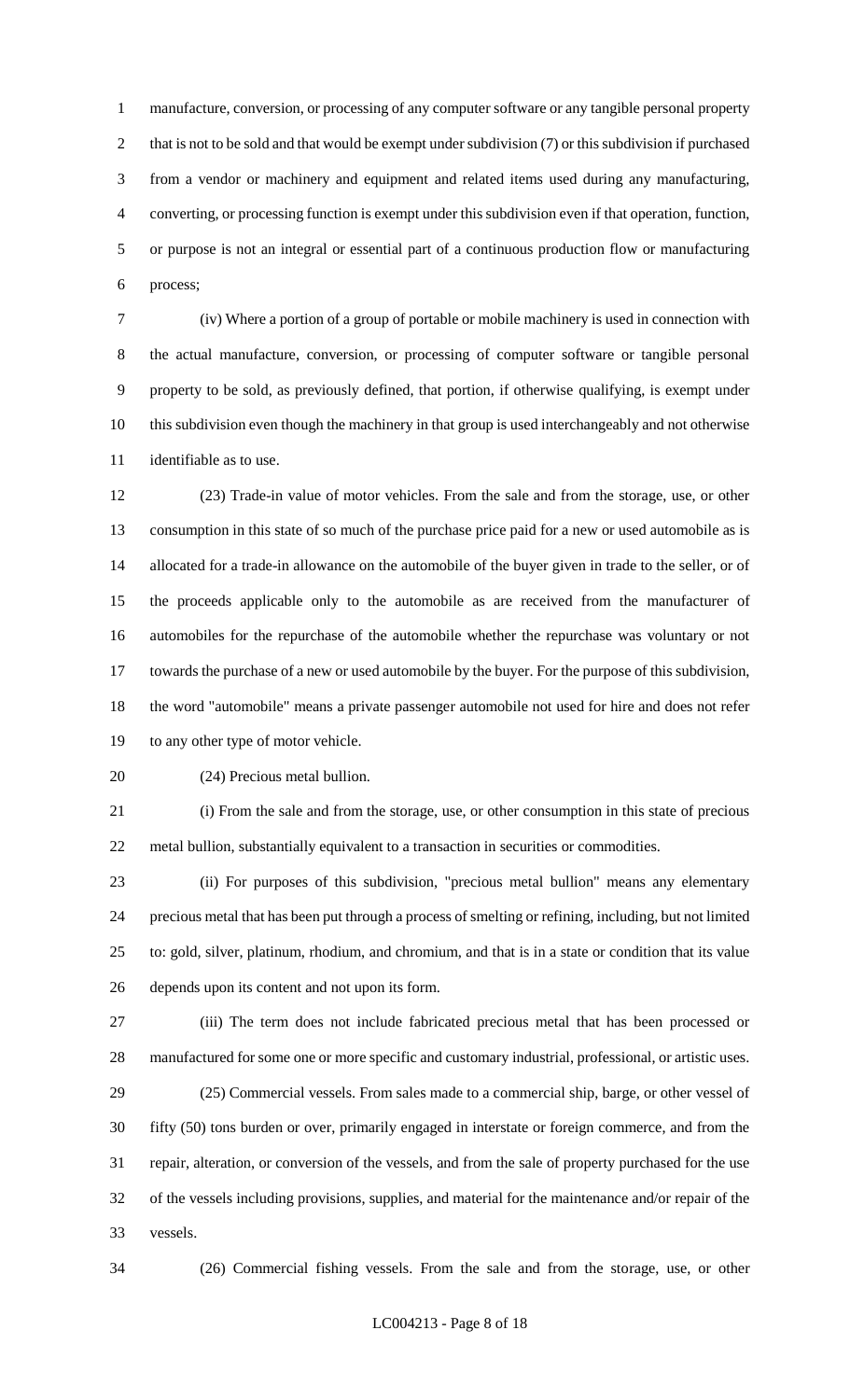consumption in this state of vessels and other watercraft that are in excess of five (5) net tons and that are used exclusively for "commercial fishing," as defined in this subdivision, and from the repair, alteration, or conversion of those vessels and other watercraft, and from the sale of property purchased for the use of those vessels and other watercraft including provisions, supplies, and material for the maintenance and/or repair of the vessels and other watercraft and the boats nets, cables, tackle, and other fishing equipment appurtenant to or used in connection with the commercial fishing of the vessels and other watercraft. "Commercial fishing" means taking or attempting to take any fish, shellfish, crustacea, or bait species with the intent of disposing of it for profit or by sale, barter, trade, or in commercial channels. The term does not include subsistence fishing, i.e., the taking for personal use and not for sale or barter; or sport fishing; but shall include vessels and other watercraft with a Rhode Island party and charter boat license issued by the department of environmental management pursuant to § 20-2-27.1 that meet the following criteria: (i) The operator must have a current United States Coast Guard (U.S.C.G.) license to carry passengers for hire; (ii) U.S.C.G. vessel documentation in the coast wide fishery trade; (iii) U.S.C.G. vessel documentation as to proof of Rhode Island home port status or a Rhode Island boat registration to prove Rhode Island home port status; and (iv) The vessel must be used as a commercial passenger carrying fishing vessel to carry passengers for fishing. The vessel must be able to demonstrate that at least fifty percent (50%) of its annual gross income derives from charters or provides documentation of a minimum of one hundred (100) charter trips annually; and (v) The vessel must have a valid Rhode Island party and charter boat license. The tax administrator shall implement the provisions of this subdivision by promulgating rules and regulations relating thereto. 22 (27) Clothing and footwear. (i) From the sales of articles of clothing, including footwear, intended to be worn or carried on or about the human body for sales prior to October 1, 2012. Effective October 1, 2012, the exemption will apply to the sales of articles of clothing, including footwear, intended to be worn or carried on or about the human body up to two hundred and fifty dollars (\$250) of the sales price per item. For the purposes of this section, "clothing or footwear" does not include clothing accessories or equipment or special clothing or footwear primarily designed for athletic activity or protective use as these terms are defined in section 44-18-7.1(f). In recognition of the work being performed by the streamlined sales and use tax governing board, upon passage of any federal law that authorizes states to require remote sellers to collect and remit sales and use taxes, this unlimited exemption will apply as it did prior to October 1, 2012. The unlimited exemption on sales of clothing and footwear shall take effect on the date that the state requires remote sellers to collect and remit sales and use taxes.

(ii) For purposes of this section, "clothing" includes cloth or disposable face masks and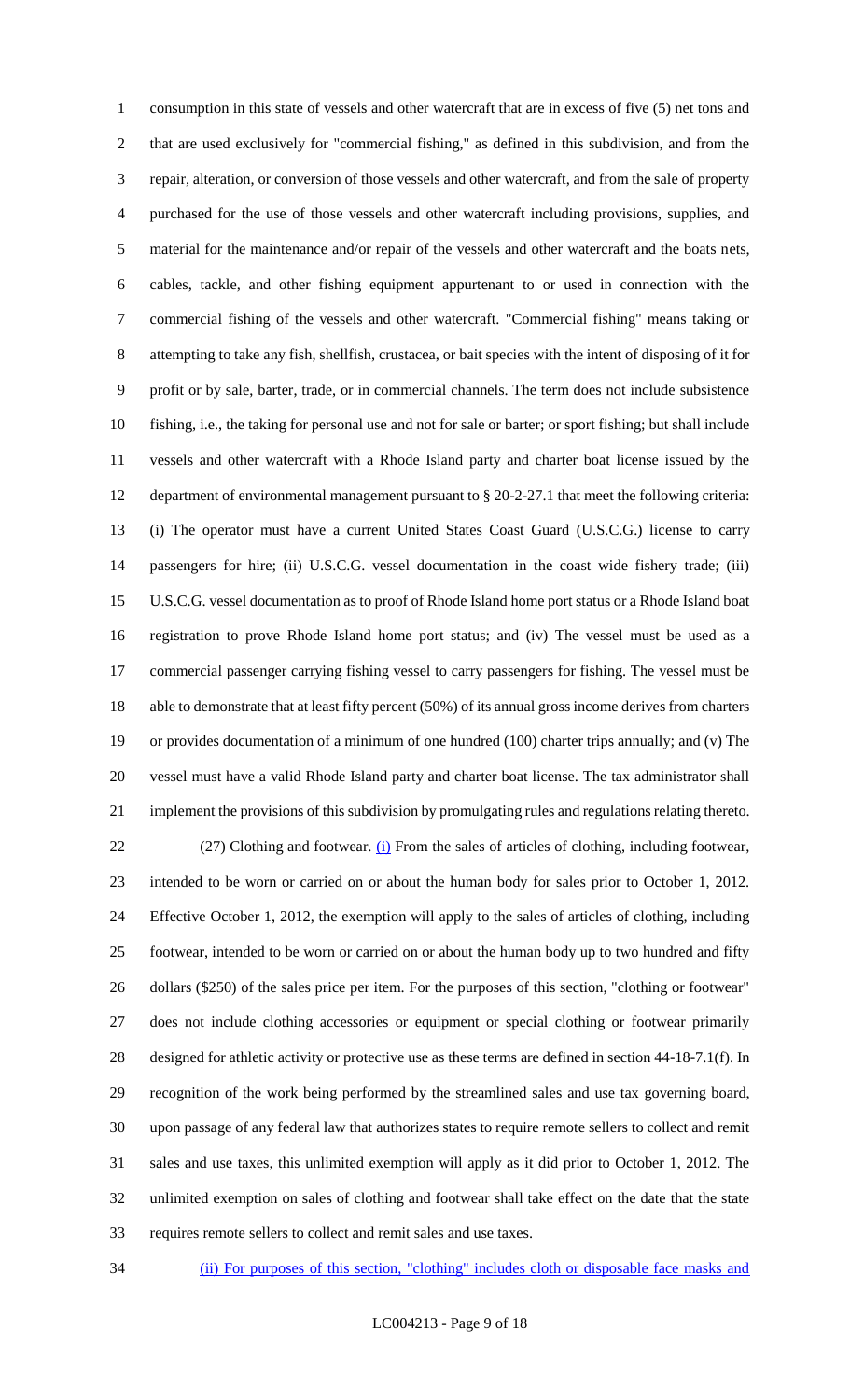#### facial coverings sold at retail for general use by the public.

 (28) Water for residential use. From the sale and from the storage, use, or other consumption in this state of water furnished for domestic use by occupants of residential premises. (29) Bibles. [Unconstitutional; see Ahlburn v. Clark, 728 A.2d 449 (R.I. 1999); see Notes to Decisions.] From the sale and from the storage, use, or other consumption in the state of any canonized scriptures of any tax-exempt nonprofit religious organization including, but not limited to, the Old Testament and the New Testament versions.

(30) Boats.

 (i) From the sale of a boat or vessel to a bona fide nonresident of this state who does not register the boat or vessel in this state or document the boat or vessel with the United States government at a home port within the state, whether the sale or delivery of the boat or vessel is made in this state or elsewhere; provided, that the nonresident transports the boat within thirty (30) days after delivery by the seller outside the state for use thereafter solely outside the state.

 (ii) The tax administrator, in addition to the provisions of §§ 44-19-27 and 44-19-28, may require the seller of the boat or vessel to keep records of the sales to bona fide nonresidents as the tax administrator deems reasonably necessary to substantiate the exemption provided in this subdivision, including the affidavit of the seller that the buyer represented himself or herself to be a bona fide nonresident of this state and of the buyer that he or she is a nonresident of this state.

 (31) Youth activities equipment. From the sale, storage, use, or other consumption in this state of items for not more than twenty dollars (\$20.00) each by nonprofit Rhode Island eleemosynary organizations, for the purposes of youth activities that the organization is formed to sponsor and support; and by accredited elementary and secondary schools for the purposes of the schools or of organized activities of the enrolled students.

 (32) Farm equipment. From the sale and from the storage or use of machinery and equipment used directly for commercial farming and agricultural production; including, but not limited to: tractors, ploughs, harrows, spreaders, seeders, milking machines, silage conveyors, balers, bulk milk storage tanks, trucks with farm plates, mowers, combines, irrigation equipment, greenhouses and greenhouse coverings, graders and packaging machines, tools and supplies and other farming equipment, including replacement parts appurtenant to or used in connection with commercial farming and tools and supplies used in the repair and maintenance of farming equipment. "Commercial farming" means the keeping or boarding of five (5) or more horses or the production within this state of agricultural products, including, but not limited to, field or orchard crops, livestock, dairy, and poultry, or their products, where the keeping, boarding, or production provides at least two thousand five hundred dollars (\$2,500) in annual gross sales to the operator,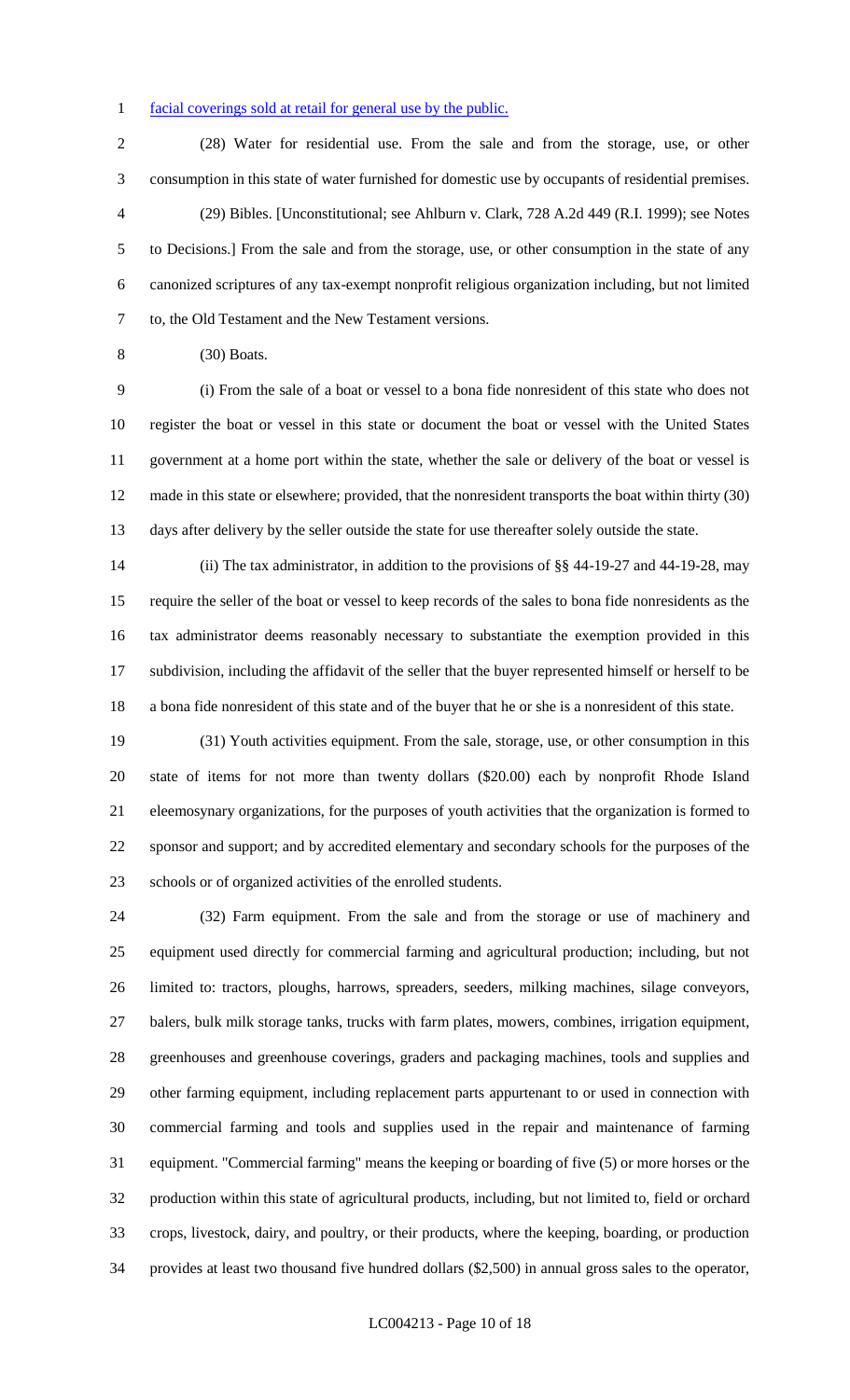whether an individual, a group, a partnership, or a corporation for exemptions issued prior to July 1, 2002. For exemptions issued or renewed after July 1, 2002, there shall be two (2) levels. Level I shall be based on proof of annual, gross sales from commercial farming of at least twenty-five hundred dollars (\$2,500) and shall be valid for purchases subject to the exemption provided in this subdivision except for motor vehicles with an excise tax value of five thousand dollars (\$5,000) or greater. Level II shall be based on proof of annual gross sales from commercial farming of at least ten thousand dollars (\$10,000) or greater and shall be valid for purchases subject to the exemption provided in this subdivision including motor vehicles with an excise tax value of five thousand dollars (\$5,000) or greater. For the initial issuance of the exemptions, proof of the requisite amount of annual gross sales from commercial farming shall be required for the prior year; for any renewal of an exemption granted in accordance with this subdivision at either level I or level II, proof of gross annual sales from commercial farming at the requisite amount shall be required for each of the prior two (2) years. Certificates of exemption issued or renewed after July 1, 2002, shall clearly indicate the level of the exemption and be valid for four (4) years after the date of issue. This exemption applies even if the same equipment is used for ancillary uses, or is temporarily used for a non-farming or a non-agricultural purpose, but shall not apply to motor vehicles acquired after July 1, 2002, unless the vehicle is a farm vehicle as defined pursuant to § 31-1-8 and is eligible for registration displaying farm plates as provided for in § 31-3-31.

 (33) Compressed air. From the sale and from the storage, use, or other consumption in the state of compressed air.

 (34) Flags. From the sale and from the storage, consumption, or other use in this state of United States, Rhode Island or POW-MIA flags.

 (35) Motor vehicle and adaptive equipment to certain veterans. From the sale of a motor vehicle and adaptive equipment to and for the use of a veteran with a service-connected loss of or the loss of use of a leg, foot, hand, or arm, or any veteran who is a double amputee, whether service connected or not. The motor vehicle must be purchased by and especially equipped for use by the qualifying veteran. Certificate of exemption or refunds of taxes paid is granted under rules or regulations that the tax administrator may prescribe.

 (36) Textbooks. From the sale and from the storage, use, or other consumption in this state of textbooks by an "educational institution," as defined in subsection (18) of this section, and any educational institution within the purview of § 16-63-9(4), and used textbooks by any purveyor.

 (37) Tangible personal property and supplies used in on-site hazardous waste recycling, reuse, or treatment. From the sale, storage, use, or other consumption in this state of tangible personal property or supplies used or consumed in the operation of equipment, the exclusive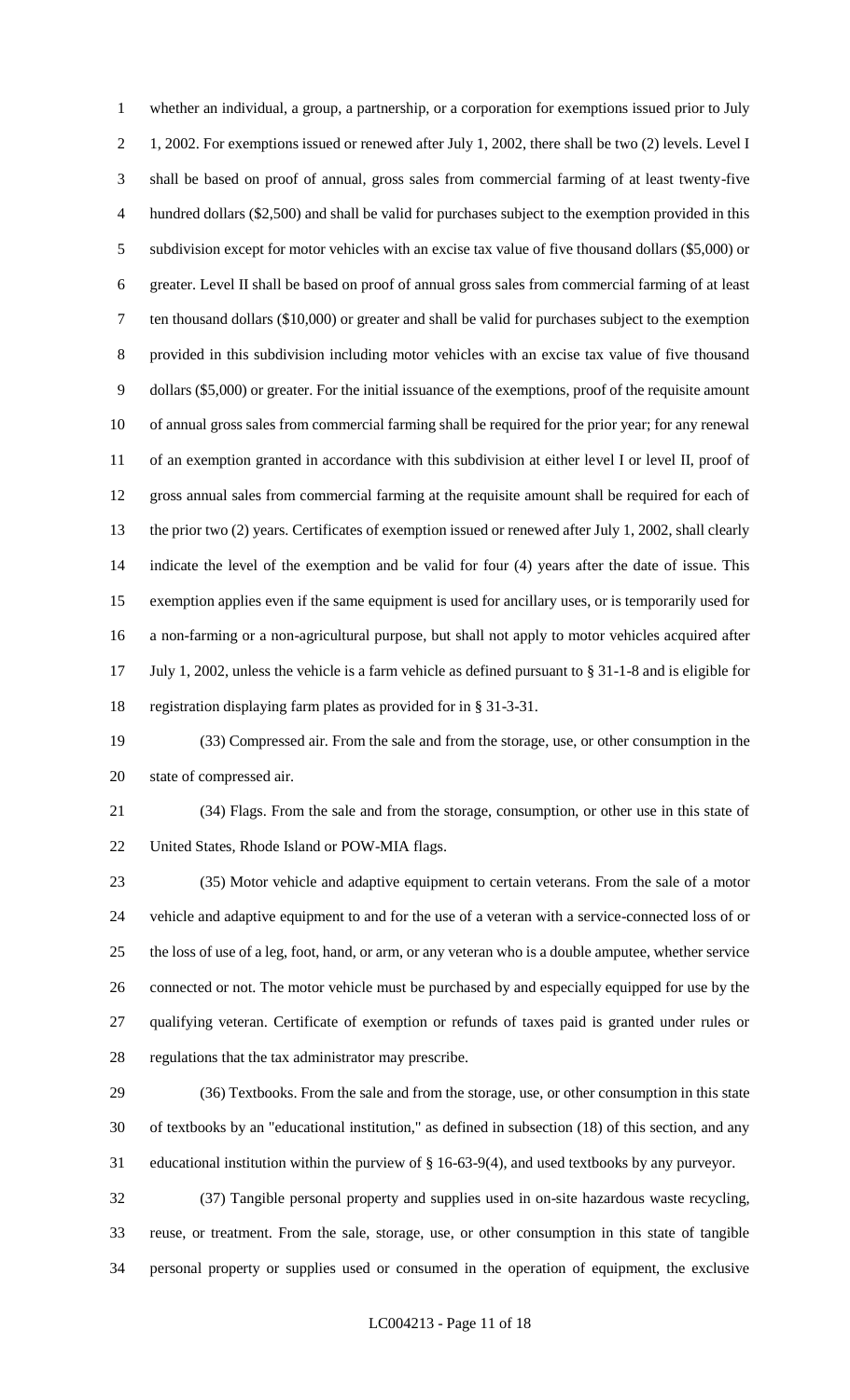function of which is the recycling, reuse, or recovery of materials (other than precious metals, as defined in subdivision (24)(ii) of this section) from the treatment of "hazardous wastes," as defined in § 23-19.1-4, where the "hazardous wastes" are generated in Rhode Island solely by the same taxpayer and where the personal property is located at, in, or adjacent to a generating facility of the taxpayer in Rhode Island. The taxpayer shall procure an order from the director of the department of environmental management certifying that the equipment and/or supplies as used or consumed, qualify for the exemption under this subdivision. If any information relating to secret processes or methods of manufacture, production, or treatment is disclosed to the department of environmental management only to procure an order, and is a "trade secret" as defined in § 28-21-10(b), it is not open to public inspection or publicly disclosed unless disclosure is required under chapter 21 of 11 title 28 or chapter 24.4 of title 23.

 (38) Promotional and product literature of boat manufacturers. From the sale and from the storage, use, or other consumption of promotional and product literature of boat manufacturers shipped to points outside of Rhode Island that either: (i) Accompany the product that is sold; (ii) Are shipped in bulk to out-of-state dealers for use in the sale of the product; or (iii) Are mailed to customers at no charge.

 (39) Food items paid for by food stamps. From the sale and from the storage, use, or other consumption in this state of eligible food items payment for which is properly made to the retailer in the form of U.S. government food stamps issued in accordance with the Food Stamp Act of 1977, 7 U.S.C. § 2011 et seq.

 (40) Transportation charges. From the sale or hiring of motor carriers as defined in § 39- 12-2(12) to haul goods, when the contract or hiring cost is charged by a motor freight tariff filed with the Rhode Island public utilities commission on the number of miles driven or by the number of hours spent on the job.

 (41) Trade-in value of boats. From the sale and from the storage, use, or other consumption in this state of so much of the purchase price paid for a new or used boat as is allocated for a trade- in allowance on the boat of the buyer given in trade to the seller or of the proceeds applicable only to the boat as are received from an insurance claim as a result of a stolen or damaged boat, towards the purchase of a new or used boat by the buyer.

 (42) Equipment used for research and development. From the sale and from the storage, use, or other consumption of equipment to the extent used for research and development purposes by a qualifying firm. For the purposes of this subsection, "qualifying firm" means a business for which the use of research and development equipment is an integral part of its operation and "equipment" means scientific equipment, computers, software, and related items.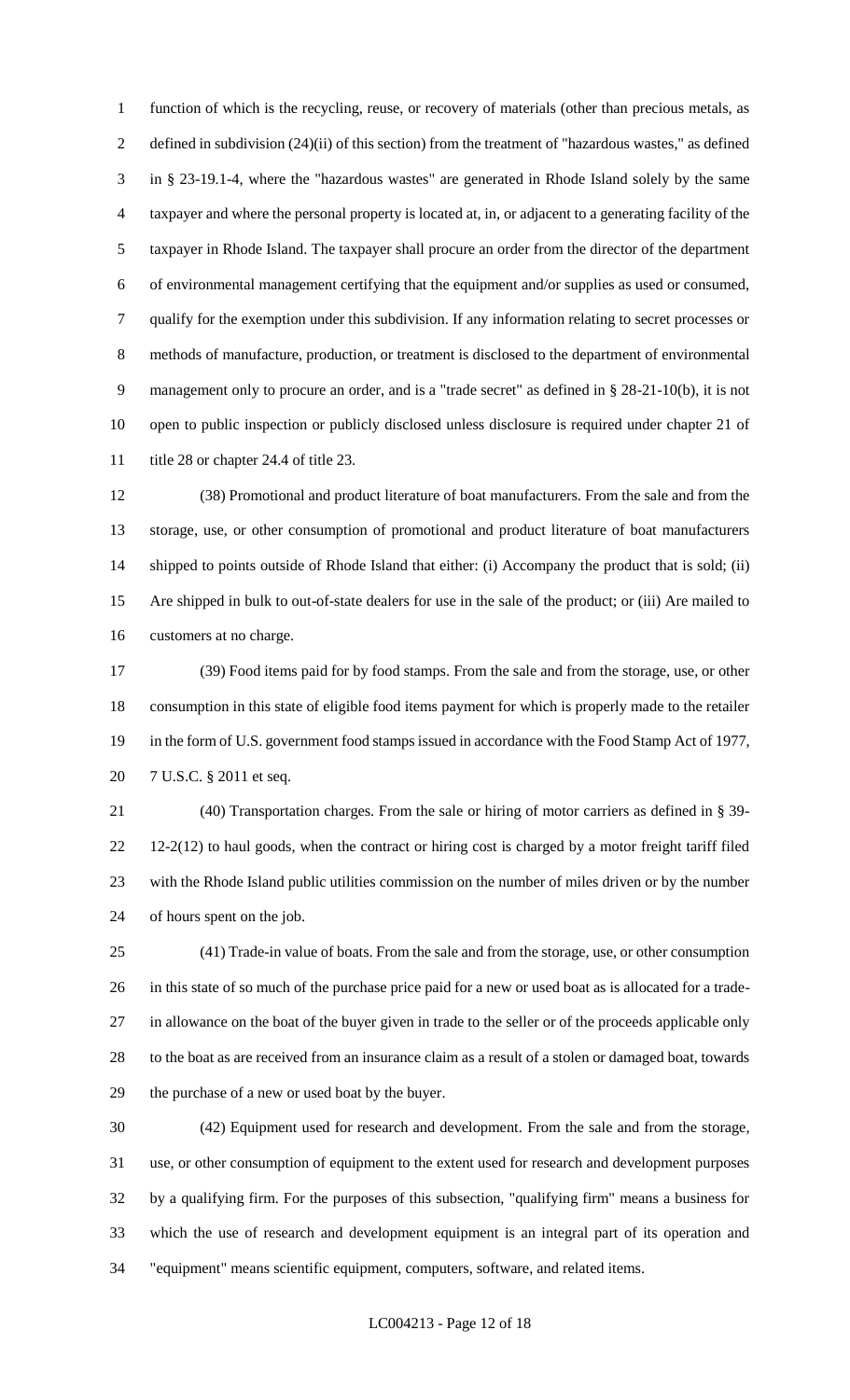(43) Coins. From the sale and from the other consumption in this state of coins having numismatic or investment value.

 (44) Farm structure construction materials. Lumber, hardware, and other materials used in the new construction of farm structures, including production facilities such as, but not limited to: farrowing sheds, free stall and stanchion barns, milking parlors, silos, poultry barns, laying houses, fruit and vegetable storages, rooting cellars, propagation rooms, greenhouses, packing rooms, machinery storage, seasonal farm worker housing, certified farm markets, bunker and trench silos, feed storage sheds, and any other structures used in connection with commercial farming.

 (45) Telecommunications carrier access service. Carrier access service or telecommunications service when purchased by a telecommunications company from another telecommunications company to facilitate the provision of telecommunications service.

 (46) Boats or vessels brought into the state exclusively for winter storage, maintenance, repair, or sale. Notwithstanding the provisions of §§ 44-18-10, 44-18-11 and 44-18-20, the tax imposed by § 44-18-20 is not applicable for the period commencing on the first day of October in any year up to and including the 30th day of April next succeeding with respect to the use of any boat or vessel within this state exclusively for purposes of: (i) Delivery of the vessel to a facility in this state for storage, including dry storage and storage in water by means of apparatus preventing ice damage to the hull, maintenance, or repair; (ii) The actual process of storage, maintenance, or repair of the boat or vessel; or (iii) Storage for the purpose of selling the boat or vessel.

 (47) Jewelry display product. From the sale and from the storage, use, or other consumption in this state of tangible personal property used to display any jewelry product; provided that title to the jewelry display product is transferred by the jewelry manufacturer or seller and that the jewelry display product is shipped out of state for use solely outside the state and is not returned to the jewelry manufacturer or seller.

 (48) Boats or vessels generally. Notwithstanding the provisions of this chapter, the tax imposed by §§ 44-18-20 and 44-18-18 shall not apply with respect to the sale and to the storage, use, or other consumption in this state of any new or used boat. The exemption provided for in this subdivision does not apply after October 1, 1993, unless prior to October 1, 1993, the federal ten percent (10%) surcharge on luxury boats is repealed.

 (49) Banks and regulated investment companies interstate toll-free calls. Notwithstanding the provisions of this chapter, the tax imposed by this chapter does not apply to the furnishing of interstate and international, toll-free terminating telecommunication service that is used directly and exclusively by or for the benefit of an eligible company as defined in this subdivision; provided that an eligible company employs on average during the calendar year no less than five hundred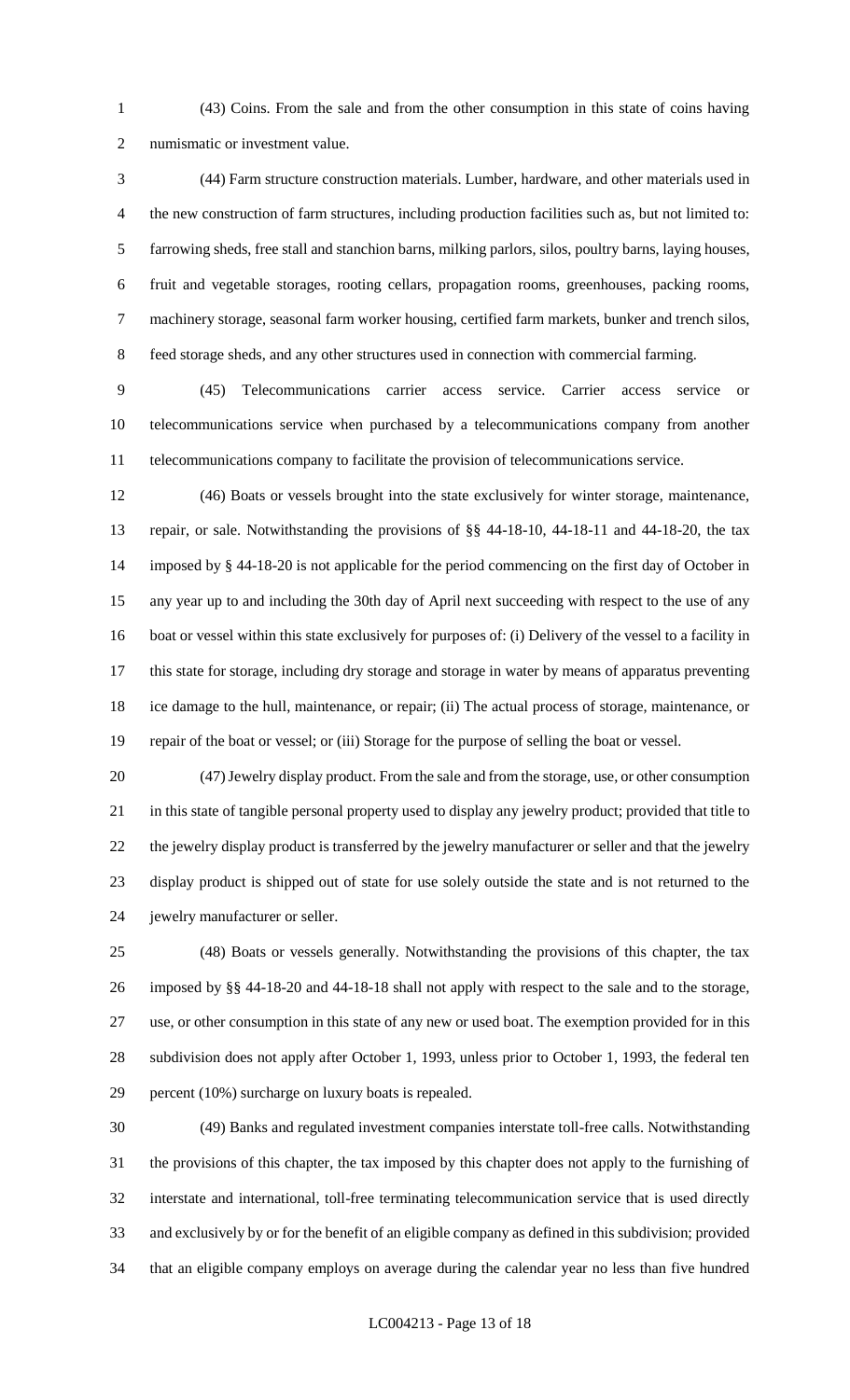(500) "full-time equivalent employees" as that term is defined in § 42-64.5-2. For purposes of this section, an "eligible company" means a "regulated investment company" as that term is defined in the Internal Revenue Code of 1986, 26 U.S.C. § 851, or a corporation to the extent the service is provided, directly or indirectly, to or on behalf of a regulated investment company, an employee benefit plan, a retirement plan or a pension plan, or a state-chartered bank.

 (50) Mobile and manufactured homes generally. From the sale and from the storage, use, or other consumption in this state of mobile and/or manufactured homes as defined and subject to taxation pursuant to the provisions of chapter 44 of title 31.

(51) Manufacturing business reconstruction materials.

 (i) From the sale and from the storage, use, or other consumption in this state of lumber, hardware, and other building materials used in the reconstruction of a manufacturing business facility that suffers a disaster, as defined in this subdivision, in this state. "Disaster" means any occurrence, natural or otherwise, that results in the destruction of sixty percent (60%) or more of an operating manufacturing business facility within this state. "Disaster" does not include any damage resulting from the willful act of the owner of the manufacturing business facility.

 (ii) Manufacturing business facility includes, but is not limited to, the structures housing the production and administrative facilities.

 (iii) In the event a manufacturer has more than one manufacturing site in this state, the sixty 19 percent (60%) provision applies to the damages suffered at that one site.

 (iv) To the extent that the costs of the reconstruction materials are reimbursed by insurance, this exemption does not apply.

 (52) Tangible personal property and supplies used in the processing or preparation of floral products and floral arrangements. From the sale, storage, use, or other consumption in this state of tangible personal property or supplies purchased by florists, garden centers, or other like producers or vendors of flowers, plants, floral products, and natural and artificial floral arrangements that are ultimately sold with flowers, plants, floral products, and natural and artificial floral arrangements or are otherwise used in the decoration, fabrication, creation, processing, or preparation of flowers, plants, floral products, or natural and artificial floral arrangements, including descriptive labels, stickers, and cards affixed to the flower, plant, floral product, or arrangement, artificial flowers, spray materials, floral paint and tint, plant shine, flower food, insecticide, and fertilizers.

 (53) Horse food products. From the sale and from the storage, use, or other consumption in this state of horse food products purchased by a person engaged in the business of the boarding of horses.

(54) Non-motorized recreational vehicles sold to nonresidents.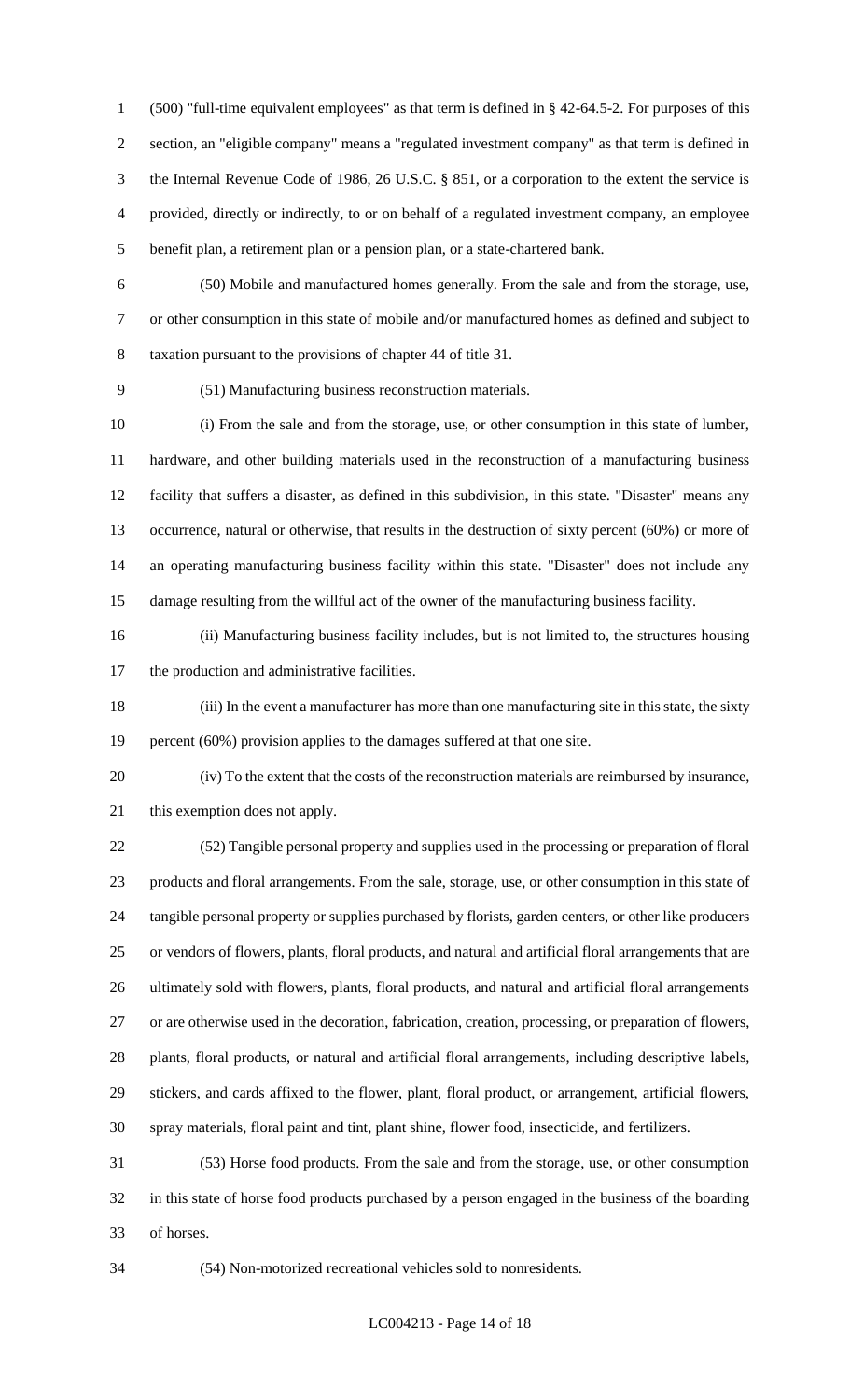(i) From the sale, subsequent to June 30, 2003, of a non-motorized recreational vehicle to a bona fide nonresident of this state who does not register the non-motorized recreational vehicle in this state, whether the sale or delivery of the non-motorized recreational vehicle is made in this state or at the place of residence of the nonresident; provided that a non-motorized recreational vehicle sold to a bona fide nonresident whose state of residence does not allow a like exemption to its nonresidents is not exempt from the tax imposed under § 44-18-20; provided, further, that in that event the bona fide nonresident pays a tax to Rhode Island on the sale at a rate equal to the rate that would be imposed in his or her state of residence not to exceed the rate that would have been imposed under § 44-18-20. Notwithstanding any other provisions of law, a licensed, non-motorized recreational vehicle dealer shall add and collect the tax required under this subdivision and remit the tax to the tax administrator under the provisions of chapters 18 and 19 of this title. Provided, that when a Rhode Island licensed, non-motorized recreational vehicle dealer is required to add and collect the sales and use tax on the sale of a non-motorized recreational vehicle to a bona fide nonresident as provided in this section, the dealer in computing the tax takes into consideration the law of the state of the nonresident as it relates to the trade-in of motor vehicles.

 (ii) The tax administrator, in addition to the provisions of §§ 44-19-27 and 44-19-28, may require any licensed, non-motorized recreational vehicle dealer to keep records of sales to bona fide nonresidents as the tax administrator deems reasonably necessary to substantiate the exemption provided in this subdivision, including the affidavit of a licensed, non-motorized recreational vehicle dealer that the purchaser of the non-motorized recreational vehicle was the holder of, and had in his or her possession a valid out-of-state non-motorized recreational vehicle registration or a valid out-of-state driver's license.

 (iii) Any nonresident who registers a non-motorized recreational vehicle in this state within ninety (90) days of the date of its sale to him or her is deemed to have purchased the non-motorized recreational vehicle for use, storage, or other consumption in this state, and is subject to, and liable 26 for, the use tax imposed under the provisions of § 44-18-20.

 (iv) "Non-motorized recreational vehicle" means any portable dwelling designed and constructed to be used as a temporary dwelling for travel, camping, recreational, and vacation use that is eligible to be registered for highway use, including, but not limited to, "pick-up coaches" or "pick-up campers," "travel trailers," and "tent trailers" as those terms are defined in chapter 1 of title 31.

 (55) Sprinkler and fire alarm systems in existing buildings. From the sale in this state of sprinkler and fire alarm systems; emergency lighting and alarm systems; and the materials necessary and attendant to the installation of those systems that are required in buildings and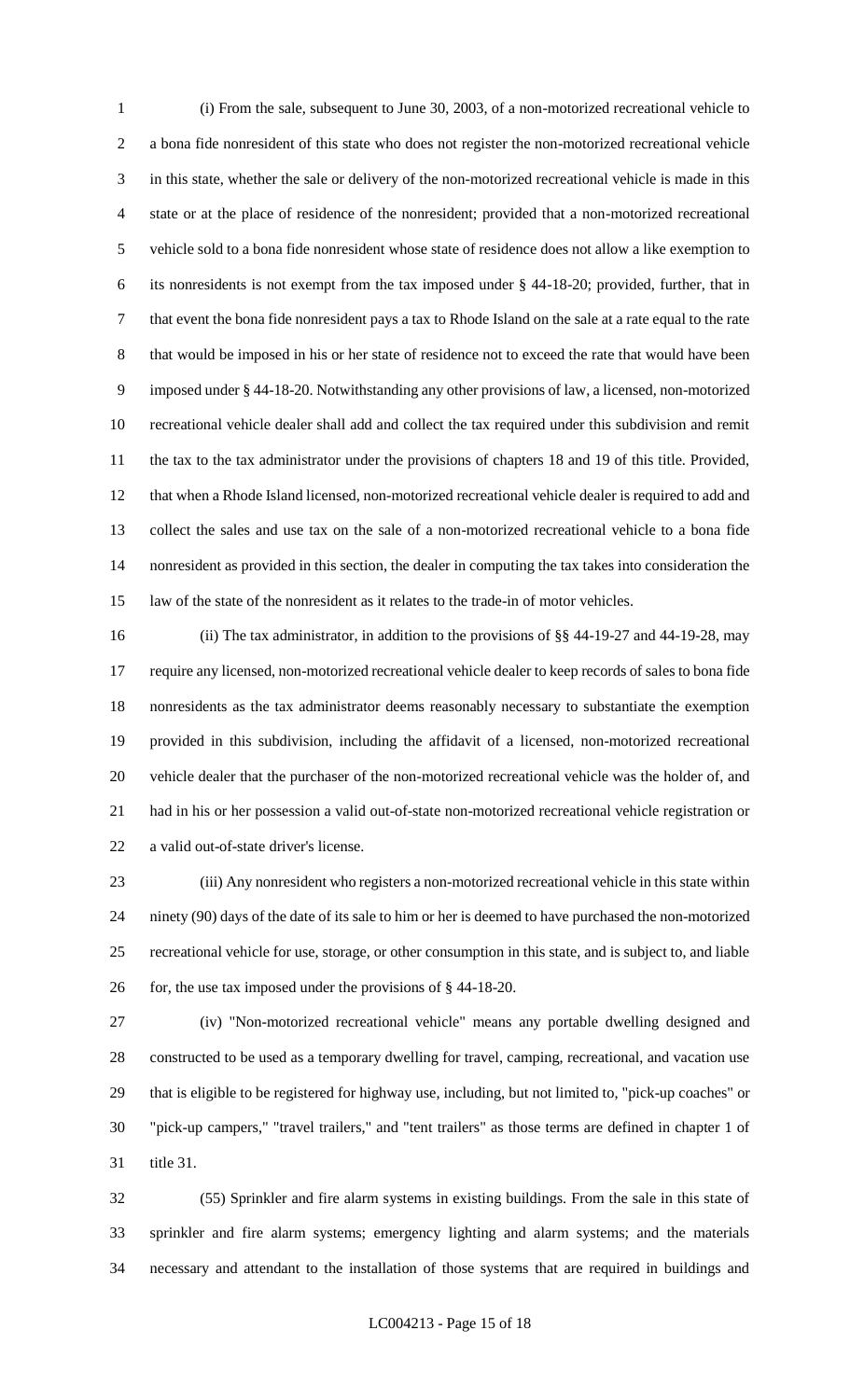occupancies existing therein in July 2003 in order to comply with any additional requirements for such buildings arising directly from the enactment of the Comprehensive Fire Safety Act of 2003 and that are not required by any other provision of law or ordinance or regulation adopted pursuant to that act. The exemption provided in this subdivision shall expire on December 31, 2008.

 (56) Aircraft. Notwithstanding the provisions of this chapter, the tax imposed by §§ 44-18- 18 and 44-18-20 shall not apply with respect to the sale and to the storage, use, or other consumption in this state of any new or used aircraft or aircraft parts.

 (57) Renewable energy products. Notwithstanding any other provisions of Rhode Island general laws, the following products shall also be exempt from sales tax: solar photovoltaic modules or panels, or any module or panel that generates electricity from light; solar thermal collectors, including, but not limited to, those manufactured with flat glass plates, extruded plastic, sheet metal, and/or evacuated tubes; geothermal heat pumps, including both water-to-water and water-to-air type pumps; wind turbines; towers used to mount wind turbines if specified by or sold 14 by a wind turbine manufacturer; DC to AC inverters that interconnect with utility power lines; and manufactured mounting racks and ballast pans for solar collector, module, or panel installation. Not to include materials that could be fabricated into such racks; monitoring and control equipment, if specified or supplied by a manufacturer of solar thermal, solar photovoltaic, geothermal, or wind energy systems or if required by law or regulation for such systems but not to include pumps, fans or plumbing or electrical fixtures unless shipped from the manufacturer affixed to, or an integral part of, another item specified on this list; and solar storage tanks that are part of a solar domestic hot water system or a solar space heating system. If the tank comes with an external heat exchanger 22 it shall also be tax exempt, but a standard hot water tank is not exempt from state sales tax.

 (58) Returned property. The amount charged for property returned by customers upon rescission of the contract of sale when the entire amount exclusive of handling charges paid for the property is refunded in either cash or credit, and where the property is returned within one hundred twenty (120) days from the date of delivery.

 (59) Dietary supplements. From the sale and from the storage, use, or other consumption 28 of dietary supplements as defined in  $\S$  44-18-7.1(l)(v), sold on prescriptions.

 (60) Blood. From the sale and from the storage, use, or other consumption of human blood. (61) Agricultural products for human consumption. From the sale and from the storage, use, or other consumption of livestock and poultry of the kinds of products that ordinarily constitute food for human consumption and of livestock of the kind the products of which ordinarily constitute fibers for human use.

(62) Diesel emission control technology. From the sale and use of diesel retrofit technology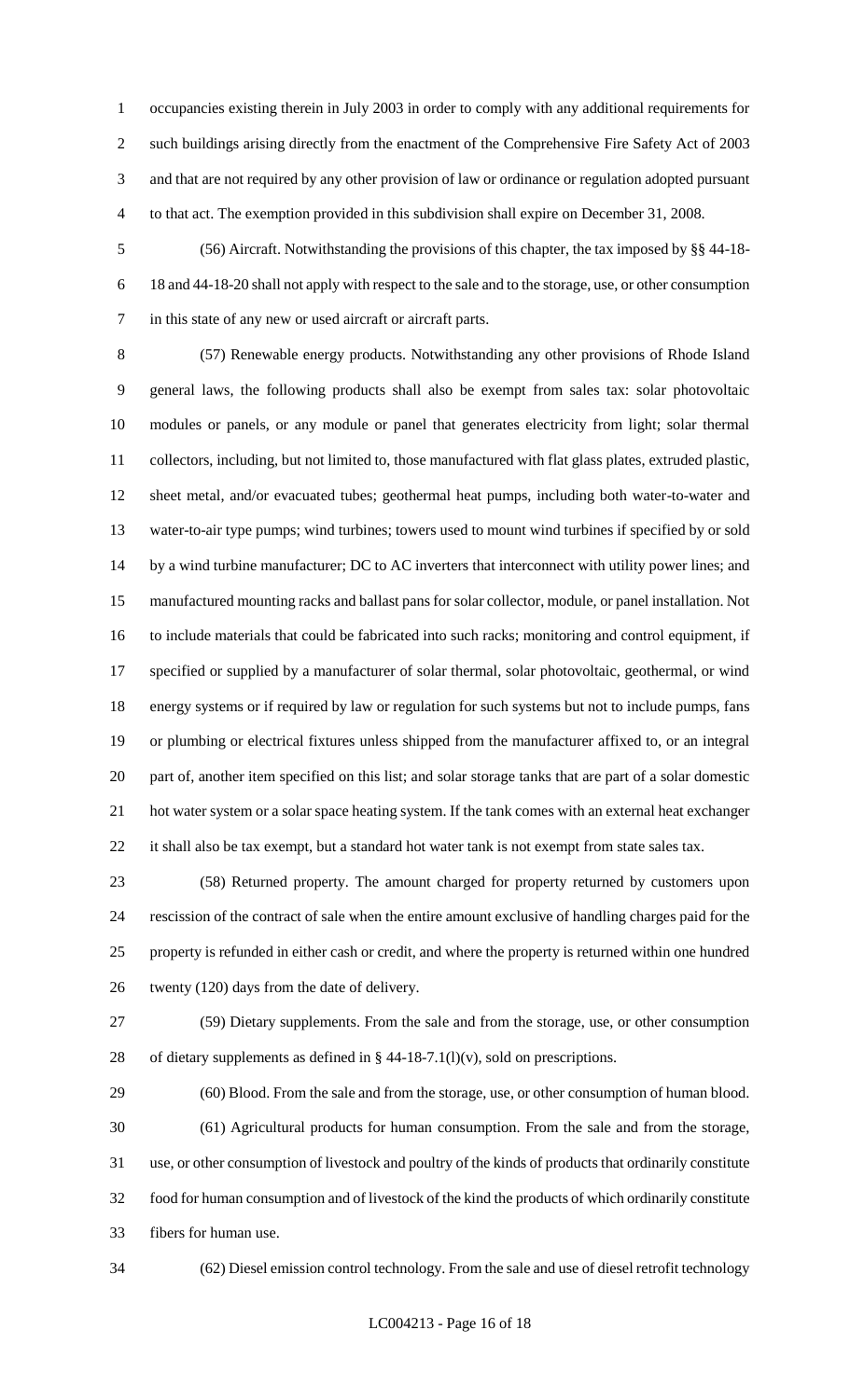- that is required by § 31-47.3-4.
- (63) Feed for certain animals used in commercial farming. From the sale of feed for animals as described in subsection (61) of this section.
- (64) Alcoholic beverages. From the sale and storage, use, or other consumption in this state by a Class A licensee of alcoholic beverages, as defined in § 44-18-7.1, excluding beer and malt beverages; provided, further, notwithstanding § 6-13-1 or any other general or public law to the contrary, alcoholic beverages, as defined in § 44-18-7.1, shall not be subject to minimum markup. (65) Seeds and plants used to grow food and food ingredients. From the sale, storage, use, or other consumption in this state of seeds and plants used to grow food and food ingredients as defined in § 44-18-7.1(l)(i). "Seeds and plants used to grow food and food ingredients" shall not include marijuana seeds or plants. (66) Feminine hygiene products. From the sale and from the storage, use, or other consumption of tampons, panty liners, menstrual cups, sanitary napkins, and other similar products the principal use of which is feminine hygiene in connection with the menstrual cycle.
- SECTION 2. This act shall take effect upon passage.

======== LC004213 ========